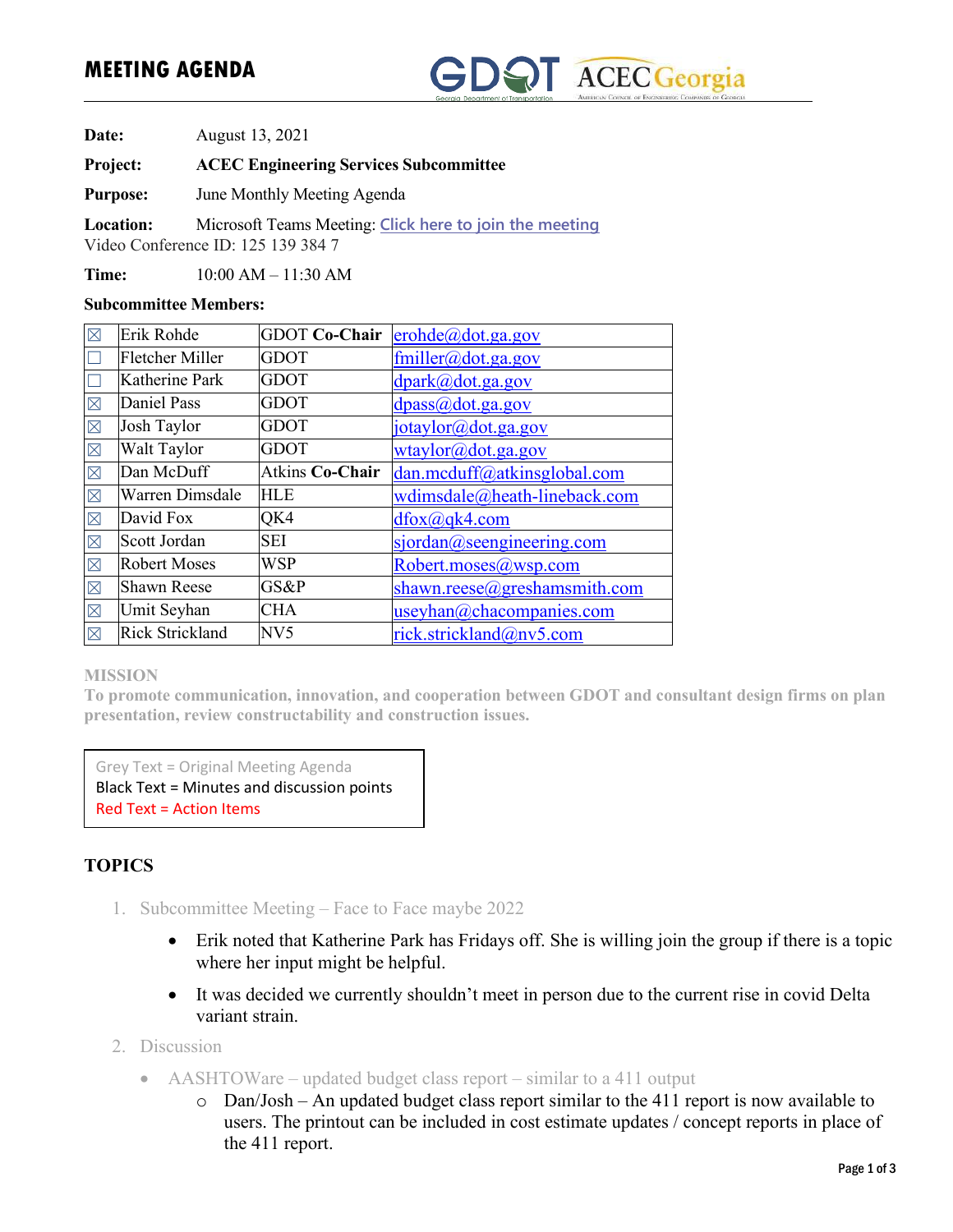# **GDOT** ACEC Georgia

- 3. Consultant Relations Committee Meeting Discussion
	- GDOT is developing PDP Guidance for Signature Sheet assuming PELS approval will address multiple EORs, possible Sept 2021
		- o No information currently on the status / approval of the guidance. Will continue to update as necessary.
	- Plan assembly changes:
		- o GDOT will be publishing a book of details and standards.
		- o GDOT/consultants will no longer have to include copies of the Details and Standards in the plan set. Additionally, Standards and Details will not have to be listed in the plan index. ONLY supplemental details or revised details would be specifically called out or included.
		- o The plans will still need to label the Standard or Detail the contractor needs to reference (ex. guardrail standard #, approach slab standard #, etc.).
		- o Plans should continue to include standards and details currently until an official policy is released by GDOT. GDOT anticipates implementing this change in January.
		- o Standards and details do not need to be printed and included in FPR sets. However, Erosion control standards should still be included.
- 4. ESPCP Common Errors
	- Transportation Forum Presentation, September 1, 12pm-1pm. Need 35+/- presentation for meeting showing evolution of and details of data analysis
		- o CRC is asking for a 35-minute presentation from us on erosion control issues.
		- o Erik & Josh have drafted a presentation. Erik/Josh/Dan will meet to go over the presentation ahead of the Forum meeting to discuss content.
		- o Erik's noted their presentation consist of:
			- How many times did we receive EPD review  $1<sup>st</sup>$  letter,  $2<sup>nd</sup>$  letter, etc.
			- Top 10 Erosion Control Check List items that are missed (51-0001)
			- **Prevalent comments from EPD associated with top 10 checklist items.**
			- Storage calculation and justification (67 cy acre required storage, justification for not meeting, common rounding errors in the charts.
		- o Will be presented on a Zoom call.
		- o Erik noted Engineering Services will not be providing training on erosion. This would be better handled by CRC or another committee, or consultant community. EPD should be involved with any training that is developed.
		- o David Fox noted having success in directly contacting EPD reviewer and discussing comments.
		- o Erik noted that the assembled comments reveal that consultants are doing better at Erosion Control Plans. EPD shows 8 No-Review letters being sent out.
		- o Dan noted the remainder of the Transportation Forum meetings this year are anticipated to be virtual per conversations with Jennifer Head.
- 5. Training and Training Development
	- a. QC of Cost Estimates
		- o No updates / progress at this time.